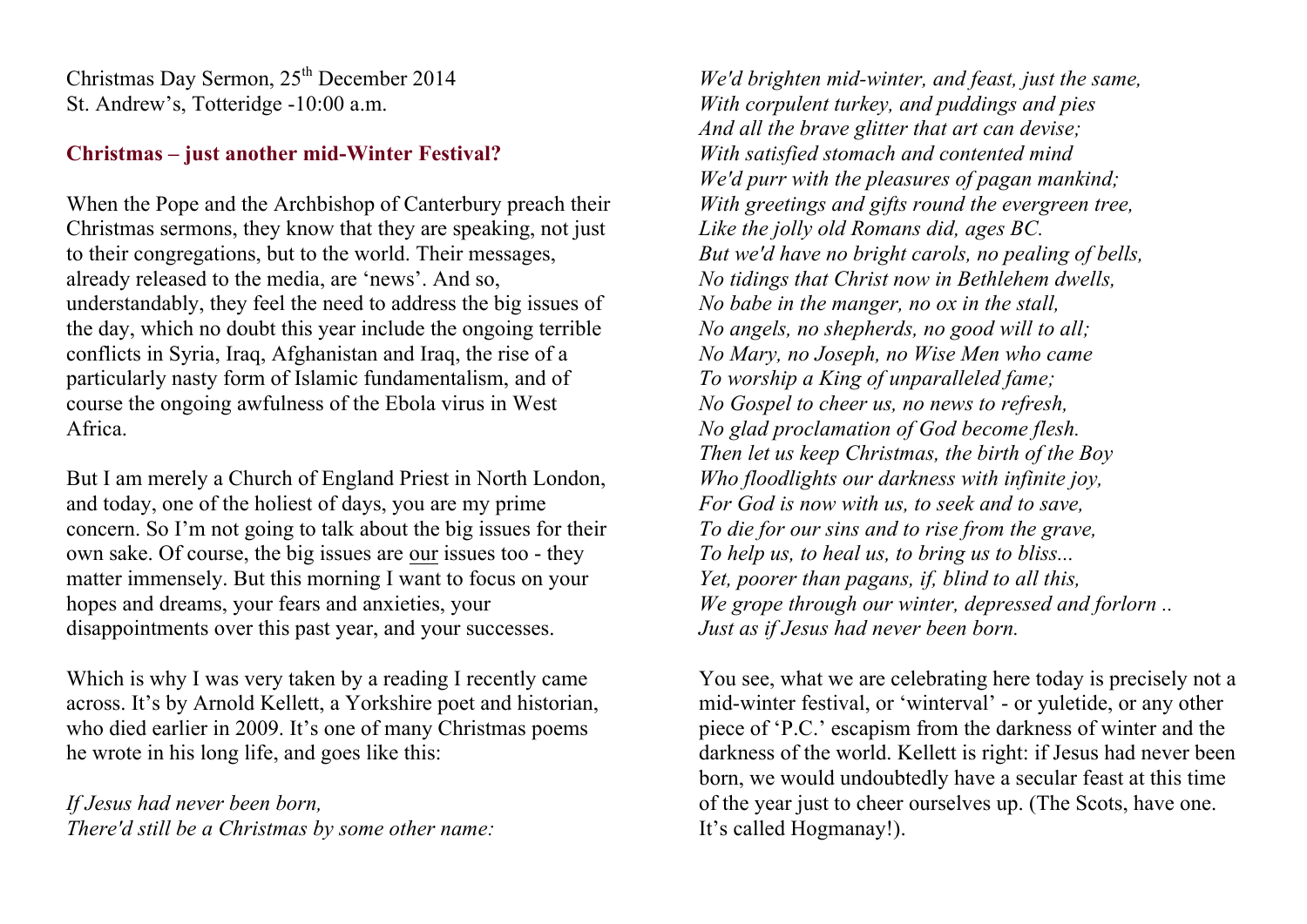But Jesus was born, and so we celebrate today because of the simple conviction, firm and strong, that in Jesus of Nazareth God entered decisively into a dark and fallen world, a world of fear and depression, of tyranny and war. And if he came into it then, he can come into it today, to save the world and give it peace. And that is our hope.

All that needs to happen - but it is all - is that you allow Jesus to be born in yourself and to live and grow and rule in you. The stable stands for no more and no less than the human heart, your heart and mine, and it is into our hearts that the Christ-child longs to be born today - and will be, if we will only allow it.

All too soon the Christmas decorations will come down. The crib will be dismantled. The Holy Family, the Shepherds and the Wise Men will go back in the cupboard for another year. But that child will not go away, and nor will his message. You can turn your back on him if you wish, and stop your ears so as not to hear his voice. But he will still be there, at the door of your heart, pleading for entrance. He wants you for his own. And he has work for you to do.

Work that another poet Howard Thurman puts very well and whose words I'll leave you with now,

*When the song of the angels is stilled When the star in the sky is gone When the kings and princes are home When the shepherds are back with their flocks* *The work of Christmas begins: To find the lost To heal the broken To feed the hungry To release the prisoner To rebuild the nations To bring peace among the people To make music in the heart*

Have a wonderful Christmas – and keep the spirit of Christ always in your heart by resolving to do one work of love and peace for Him, today and every day of your life. Amen.

*I am indebted to the poet Arthur Kellett & the Revd Canon Eric Woods for the inspiration behind this sermon.*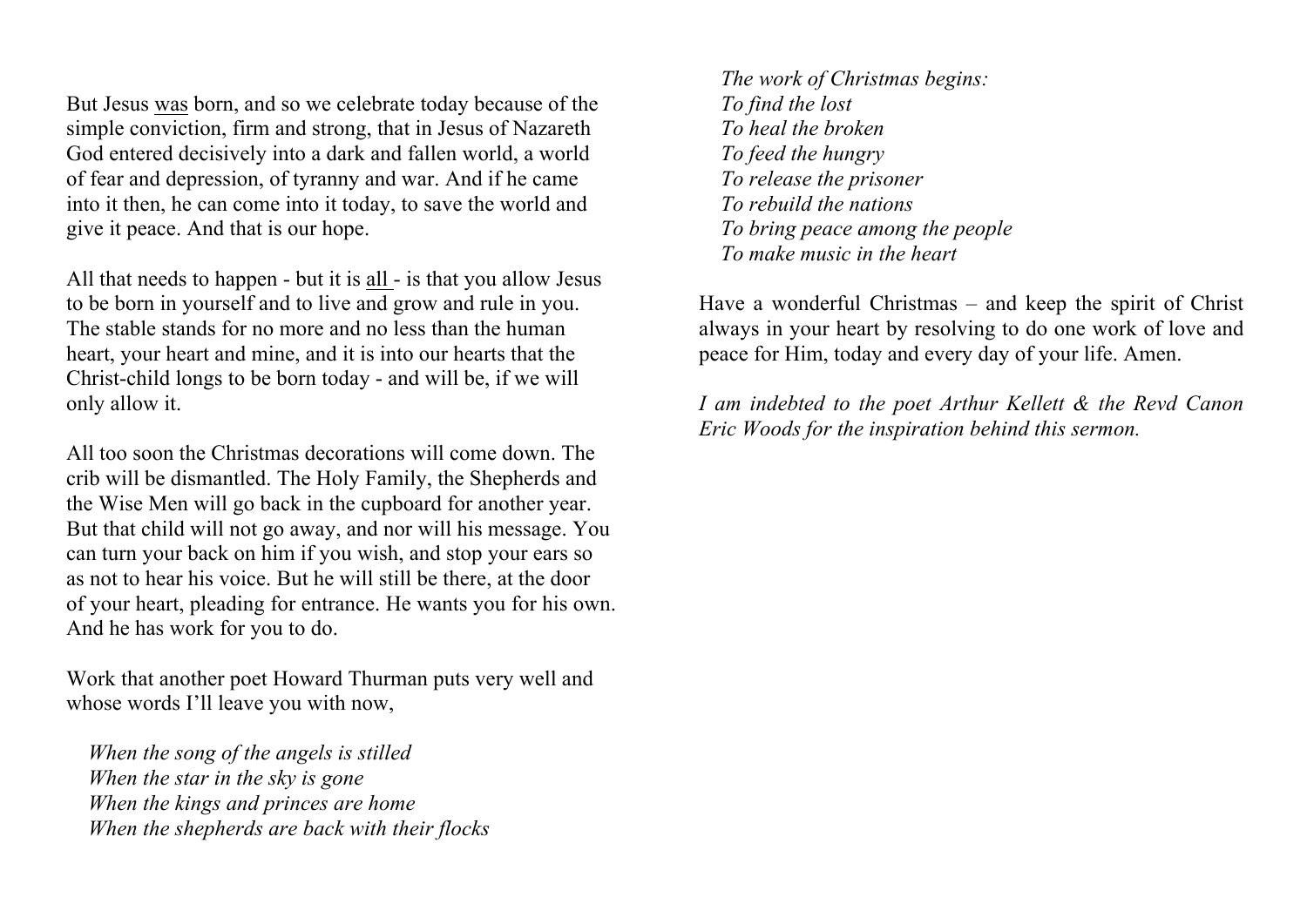### **Luke 2.1-20 The Birth of Jesus**

# 2

In those days a decree went out from Emperor Augustus that all the world should be registered.  $2$ This was the first registration and was taken while Quirinius was governor of Syria. <sup>3</sup>All went to their own towns to be registered. <sup>4</sup>Joseph also went from the town of Nazareth in Galilee to Judea, to the city of David called Bethlehem, because he was descended from the house and family of David. <sup>5</sup>He went to be registered with Mary, to whom he was engaged and who was expecting a child.  $6$  While they were there, the time came for her to deliver her child.  $7$ And she gave birth to her firstborn son and wrapped him in bands of cloth, and laid him in a manger, because there was no place for them in the inn.

#### **The Shepherds and the Angels**

8 In that region there were shepherds living in the fields, keeping watch over their flock by night. <sup>9</sup>Then an angel of the Lord stood before them, and the glory of the Lord shone around them, and they were terrified.  $^{10}$ But the angel said to them, 'Do not be afraid; for see—I am bringing you good news of great joy for all the people:  $11$ to you is born this day in the city of David a Saviour, who is the Messiah, the Lord.  $12$ This will be a sign for you: you will find a child wrapped in bands of cloth and lying in a manger. $13$ And suddenly there was with the angel a multitude of the heavenly host, praising God and saying,

 $14$  'Glory to God in the highest heaven,

and on earth peace among those whom he favours!'

15 When the angels had left them and gone into heaven, the shepherds said to one another, 'Let us go now to Bethlehem and see this thing that has taken place, which the Lord has made known to us.<sup> $16$ </sup>So they went with haste and found Mary and Joseph, and the child lying in the manger.  $17$  When they saw this, they made known what had been told them about this child;  $^{18}$  and all who heard it were amazed at what the shepherds told them.  $19$ But Mary treasured all these words and pondered them in her heart.  $20$ The shepherds returned, glorifying and praising God for all they had heard and seen, as it had been told them.

# **Titus 2.11-14**

11 For the grace of God has appeared, bringing salvation to all,  $^{12}$ training us to renounce impiety and worldly passions, and in the present age to live lives that are self-controlled, upright, and godly,  $^{13}$  while we wait for the blessed hope and the manifestation of the glory of our great God and Saviour, Jesus Christ.  $14$ He it is who gave himself for us that he might redeem us from all iniquity and purify for himself a people of his own who are zealous for good deeds.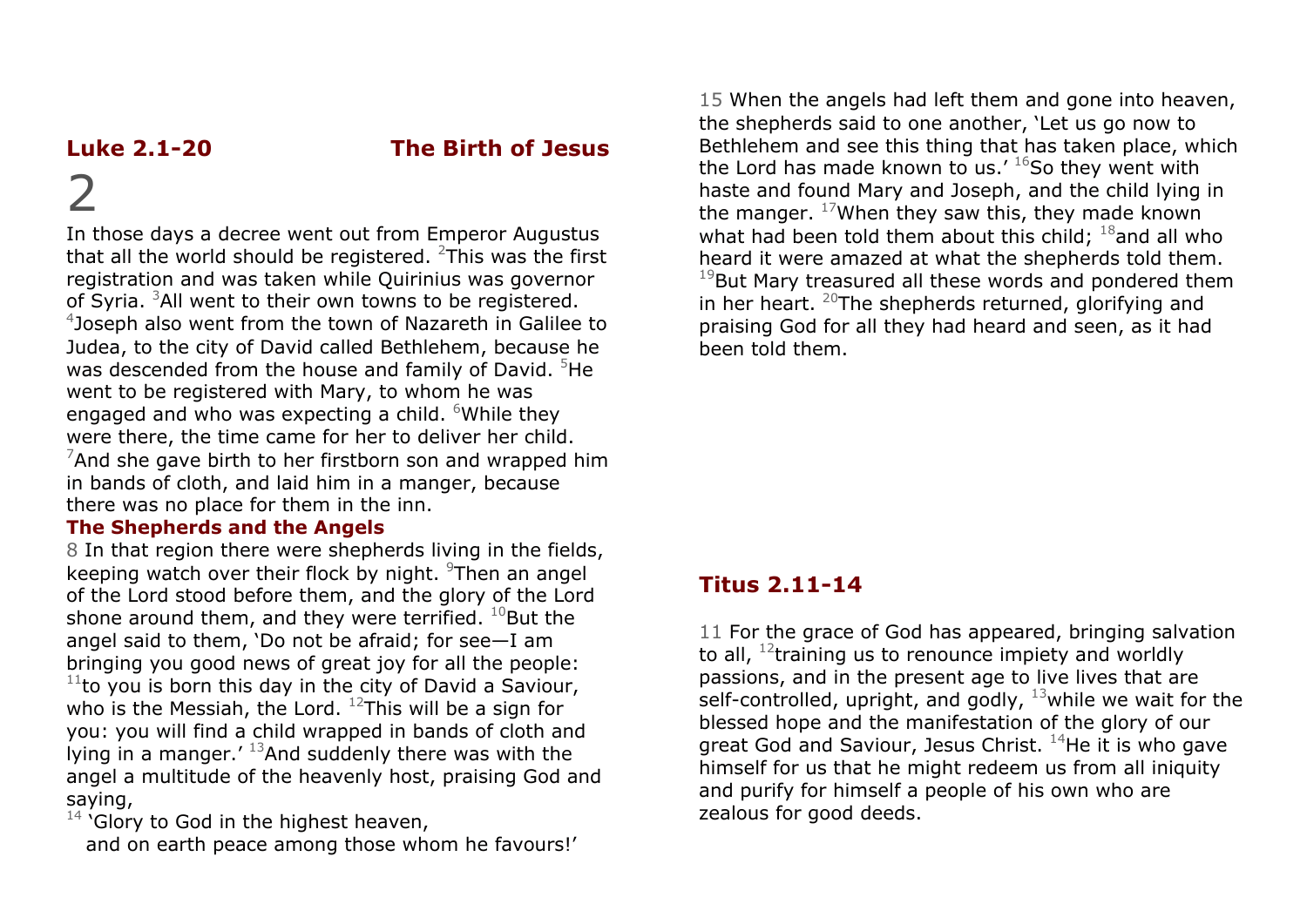#### **Psalm 96 Praise to God Who Comes in Judgement**

- $1$  O sing to the Lord a new song; sing to the Lord, all the earth.
- $2$  Sing to the Lord, bless his name; tell of his salvation from day to day.
- $3$  Declare his glory among the nations, his marvellous works among all the peoples.
- $4$  For great is the Lord, and greatly to be praised; he is to be revered above all gods.
- $5$  For all the gods of the peoples are idols, but the Lord made the heavens.
- $6$  Honour and majesty are before him; strength and beauty are in his sanctuary.
- $<sup>7</sup>$  Ascribe to the Lord, O families of the peoples,</sup> ascribe to the Lord glory and strength.
- $8$  Ascribe to the Lord the glory due his name; bring an offering, and come into his courts.
- <sup>9</sup> Worship the Lord in holy splendour; tremble before him, all the earth.
- $10$  Say among the nations, 'The Lord is king! The world is firmly established; it shall never be moved.
- He will judge the peoples with equity.'
- $11$  Let the heavens be glad, and let the earth rejoice; let the sea roar, and all that fills it;<br> $\frac{12}{12}$  let the field exult, and everything
- let the field exult, and everything in it.
- Then shall all the trees of the forest sing for joy
- before the Lord; for he is coming,

for he is coming to judge the earth. He will judge the world with righteousness, and the peoples with his truth.

# **Isaiah 9.2-7**

 $2$  The people who walked in darkness have seen a great light; those who lived in a land of deep darkness on them light has shined.  $3$  You have multiplied the nation, you have increased its joy; they rejoice before you as with joy at the harvest, as people exult when dividing plunder.  $4$  For the voke of their burden, and the bar across their shoulders, the rod of their oppressor, you have broken as on the day of Midian.  $5$  For all the boots of the tramping warriors and all the garments rolled in blood shall be burned as fuel for the fire.  $6$  For a child has been born for us, a son given to us; authority rests upon his shoulders; and he is named Wonderful Counsellor, Mighty God, Everlasting Father, Prince of Peace.  $\frac{7}{7}$  His authority shall grow continually, and there shall be endless peace for the throne of David and his kingdom. He will establish and uphold it with justice and with righteousness from this time onwards and for evermore.